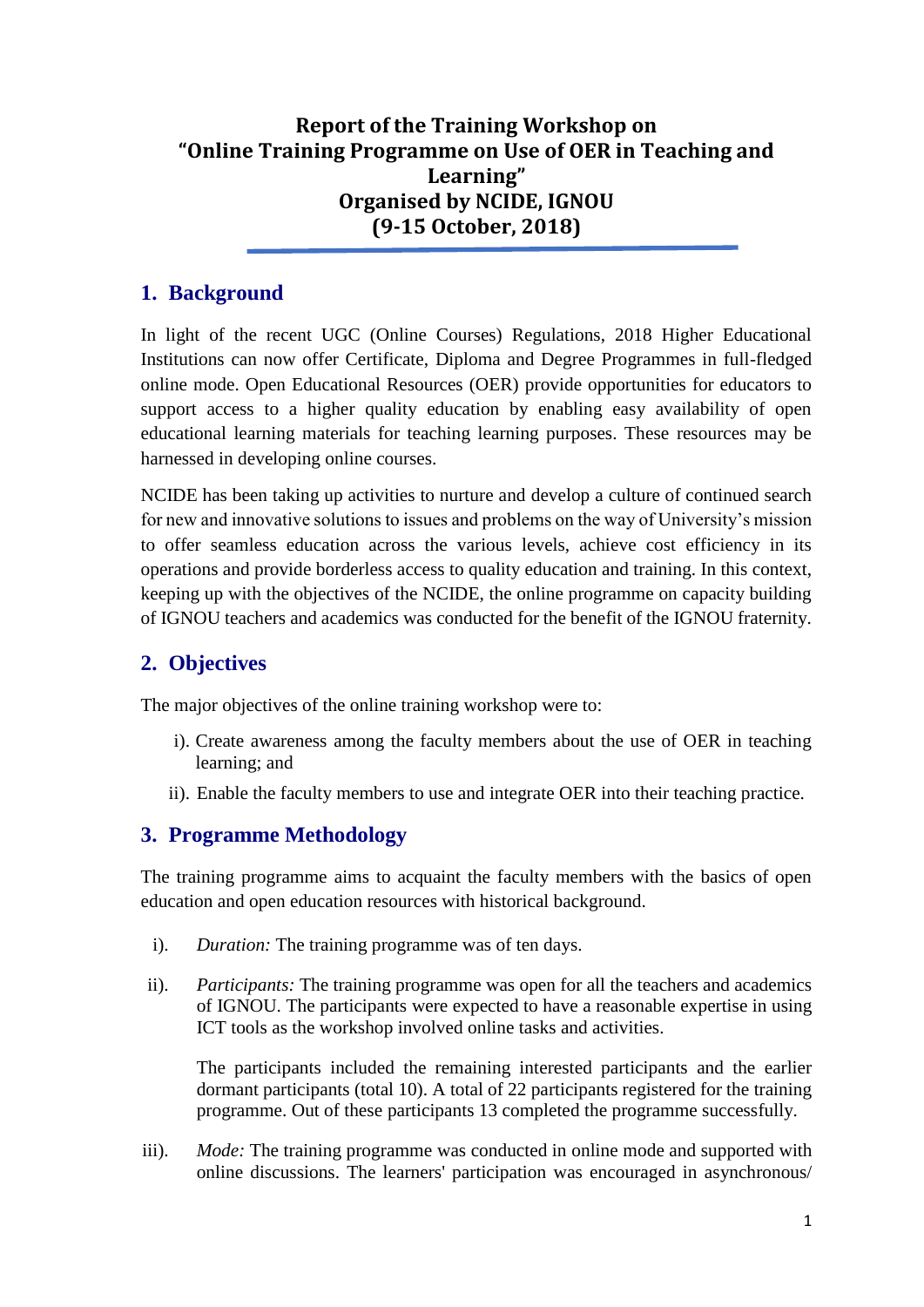synchronous discussions, assignment activity and Programme involvement. The progress from one module to another was sequentially.

- iv). *Date:* The training programme was held from October 9-15<sup>th</sup>, 2018.
- v). *Innovative Features:* The training material was enriched using the existing OER and comprised videos, web resources and pdf/ ppt content. Activities, quizzes, participation in discussion forums and short assignments were incorporated to help the participants form a better understanding of various concepts. Certificate of completion of the program was provided only after the participants covered all the training modules and completed the assigned activities and tasks.

#### **4. Expected Outcomes**

At the end of the training programme, the participants were expected to understand the basics of open education and open education resources. The emphasis was to enable them to consider various aspects of use of OER in teaching learning. The training programme aimed to make them understand different types of open licenses and issues related to copyright. The training programme was expected to empower the participants to identify different types of OER available to meet the varied learning requirements and use it in instructional material.

### **5. Workshop Coordinator**

The training programme was coordinated by Dr. Sujata Santosh, Assistant Director, NCIDE.

*Expert Advisor for the Workshop:* Prof. Santosh Panda, STRIDE, IGNOU.

*Guidance:* Prof. Manoj Kulshreshtha, Director, NCIDE.

#### **6. The Workshop**

The training programme was open for all teachers and academics of IGNOU. A total of 22 participants were there. The participants included the remaining interested participants and the earlier dormant participants (total 10). A total of 22 participants registered for the training programme. Out of these participants 13 completed the programme successfully.

# **7. Feedback**

The following feedback was received from the participants:

- It was a good experience.
- The course was very interesting.
- I found the course very interesting and informative.